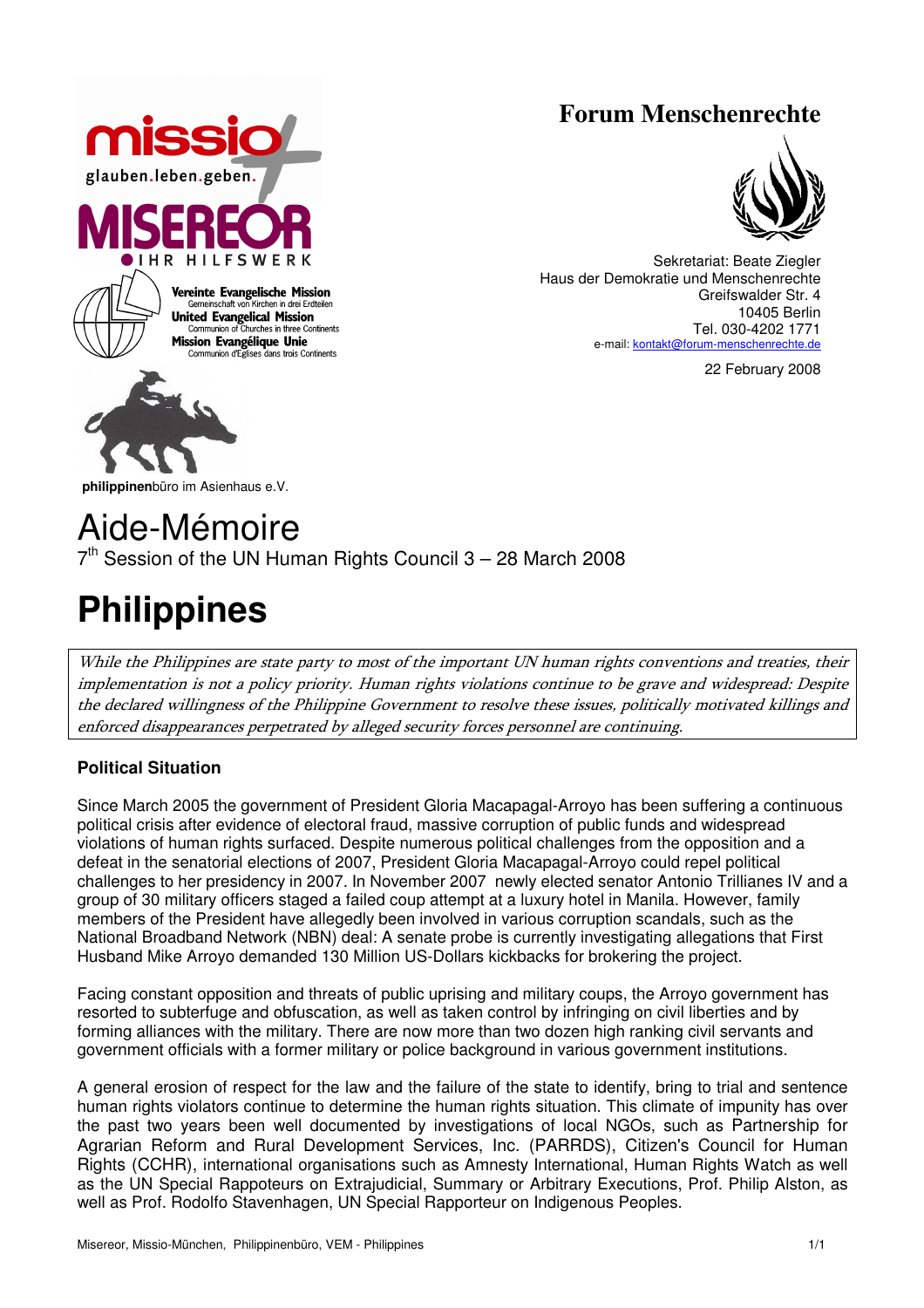While some cosmetic improvements to the normative environment of human rights legislation have been initiated by the executive department, the real problem – the lack of implementation of existing laws and the climate of impunity – is still not being tackled: In 2007 it was the supreme court, who has taken a leading role in searching for solutions regarding extrajudicial executions, while the presidency remains mostly inactive regarding human rights. On 16-17 July 2007 Supreme Justice Puno invited all sectors concerned to a National Consultative Summit on Extrajudicial Killings and Enforced Disappearances. Most speakers on the summit were convinced that parts of the security forces are responsible for the killings, while the presentations by Chief of Staff of the Armed Forces of the Philippines (AFP) General Hermogenes C. Esperon as well as General Oscar C. Calderon, Director General of the Philippine National Police (PNP) refused to acknowledge the responsibilities of security forces in many politically motivated killings and enforced disappearances. The Supreme Court, however, operates vis-à-vis a Justice Department strongly affiliated with the executive.

The confidence of the population in the rule of law has in turn been seriously damaged. Facing political instability, the president has a) shied away from the implementation of crucial reforms in the justice system and b) exacerbated the human rights situation through its handling of the current political crisis.

#### **Extrajudicial Executions and Enforced Disappearances**

Two underlying main causes for many extrajudicial executions and enforced disappearances, as identified by Prof. Philip Alston in February 2007, have still not been addressed by the government. These are

- a) "the characterization [by security forces] of most groups on the left of the political spectrum as 'front organizations' for armed groups, particularly the New People's Army (NPA)
- b) "the extent to which aspects of the government's counter-insurgency strategy encourage or facilitate the extrajudicial killings of activists and other 'enemies'." (Prof. Philip Alston, A/HRC/4/20/Add.3)

The number of politically motivated killings involving security personnel is highly contested. The Philippine Daily Inquirer reported 296 killings of political activists between January 2001 and 22 June 2007<sup>1</sup>. The NGO Karapatan documented 836 politically motivated killings between January 2001 and 14 November 2006, as well as 68 killings between 1 January and 31 October 2007. Of those, the police unit Task Force Usig, created in 2006 to investigate political killings, discarded all but 116 "valid" cases of killed political activists and journalists by 30 August 2007.<sup>2</sup> Considering the great number of election-related killings documented by the Philippine National Police (PNP) in 2004 and 2007, 148 and 121 cases respectively, the low figure of cases declared valid by Task Force Usig seems illusive. Moreover, its inquiry lays the blame for most of the killings on the NPA, while identifying only 11 cases with military personnel as suspects or perpetrators<sup>3</sup>: This scenario of a present internal purge within the Philippine left responsible for the increasing number of extrajudicial executions has been widely dismissed as propaganda by human rights NGOs and investigative missions into the killings.<sup>4</sup> There is also an inconsistency of the Task Force Usig data with other official datasets: Between January 2005 and December 2006 alone there were 72 cases of murder where military personnel are the alleged perpetrators filed with the Commission on Human Rights<sup>5</sup>. In January 2008 six further cases were reported by human rights organisations and in Philippine news reports.

In June 2007, three anonymous generals reported about a top-level military conference in Luzon in 2005, during which extrajudicial executions were openly discussed as a response to the communist insurgency. Press Secretary Ignacio Bunye as well as Secretary Norberto Gonzales dismissed the reports as "unverifiable" and chose not to comment on anonymous an unverifiable information. $6$ 

 $\overline{\phantom{a}}$ 

<sup>1</sup> Philippine Daily Inquirer: "Arroyo to media: Gov't to end killings, libel suits", 22 June 2007

<sup>2</sup> Task Force Usig Accomplishment Report, 30 August 2007

<sup>3</sup> Ibid

<sup>4</sup> See: Reports by Amnesty International, Human Rights Watch (June 2007), Karapatan (November 2007), PARRDS or Prof. Philip Alston (February 2007)

<sup>5</sup> Masterlist of Cases filed with the CHR where Military Personnel are the alleged Perpetrators, Commission on Human Rights Computer Databank

<sup>6</sup> Philippine Daily Inquirer, Palace rejects 'unverifiable information' on killings, 25 June 2007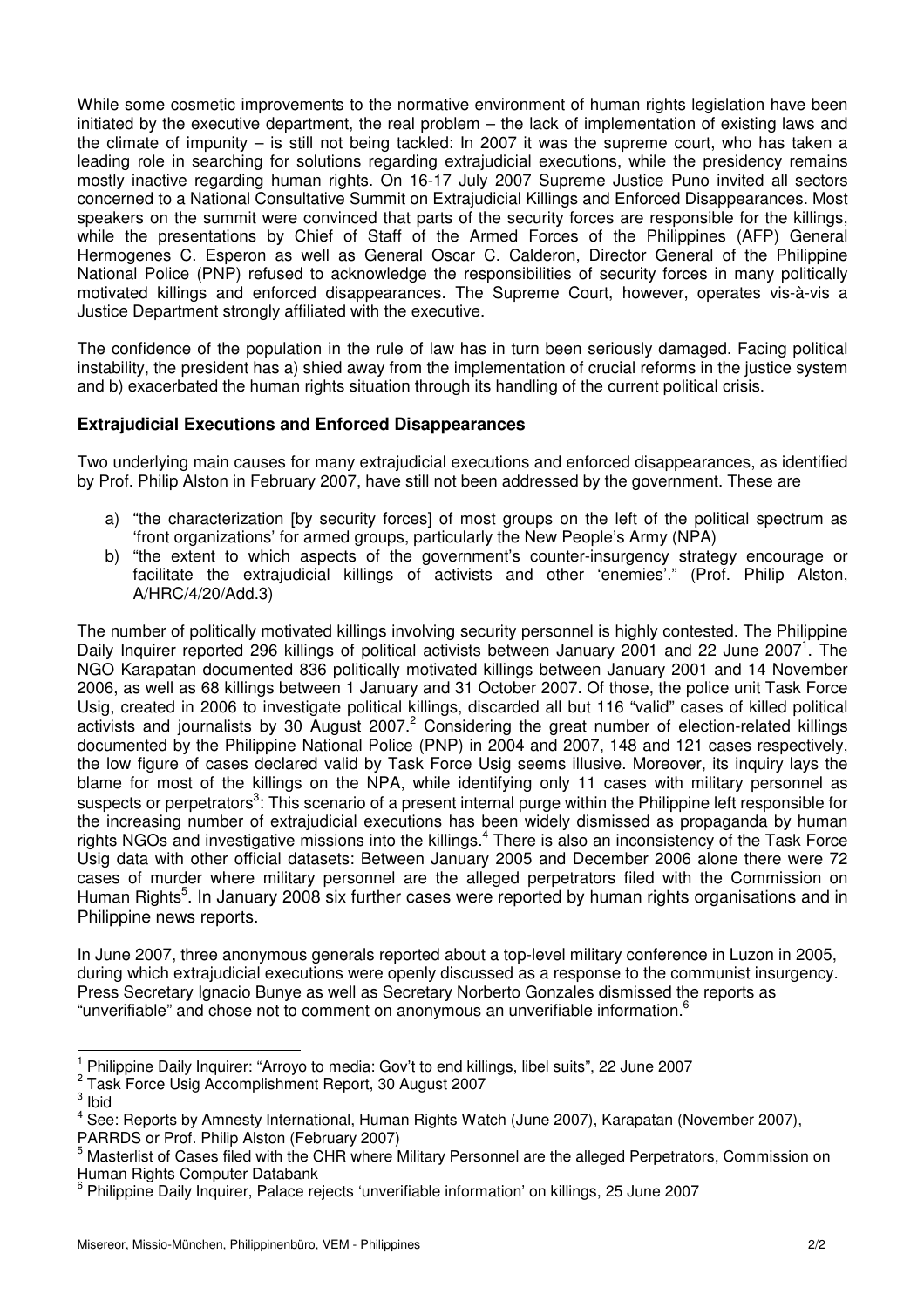Extrajudicial executions of local urban poor alleged criminals have become commonplace in at least two major cities: Cebu and Davao City. Davao is notorious for the Davao Death Squad (DDS) - between 1998 and early 2005 there were 320 extrajudicial executions by the DDS. The victims are often petty criminals and urban poor street youths. During the 2004 local elections Mayor Duterte stated that the number of extrajudicial executions in response to crime will double if he is re-elected. He is hence seen as the main culprit behind the DDS and reiterated his support for the DDS in early 2008. In December 2004 Cebu Mayor Osmena formed the Hunter Team – a special force of 16 snipers who are paid by the number of crimes they allegedly prevented. The Mayors Duterte and Osmena are staunch supporters of President Arroyo and the government has not yet opposed the DDS and the Hunter Team.

Armed opposition groups are also responsible for severe and widespread human rights abuses. Human rights abuses committed by the Maoist NPA include the killing of Raymundo Tejeno on 20<sup>th</sup> March 2003 and various harassments and death threats against land-reform activists on Bondoc Peninsula. Armed opposition groups are also known for severe human rights abuses in other parts of the Philippines. At the same time, the rival Revolutionary People's Army (RPA) has allegedly a strategic alliance with military forces against the NPA in Negros.

A list of 1335 killings allegedly perpetrated by NPA forces has been filed at the Joint-Monitoring Committee. However, despite numerous requests for substantiating documentation, hardly any was provided. Observers allege a political nature behind the list, since nearly 90% of its cases were filed by the military on a single day in late 2006. It is important to point out, that apart from the military, police and government officials no human rights organisation draws a connection between the recent upsurge of killings and a supposed internal purge within the left.

However, Prof. Alston points to NPA practices inconsistent with international humanitarian law and describes the so-called "people's court system", which still uses capital punishment against "intelligence personnel", as "either deeply flawed or simply a sham," since it circumvents due process, as it lacks "anything that could be reasonably be characterized as a penal code" (Philip Alston, Final Report, November 2007). Impunity, therefore is also happening in the wider context of political violence in the Philippines.

#### **Anti-Terrorism Legislation and Human Rights**

Security policies and infringements on civil rights in the face of political crisis are often portrayed as a contribution to the global war against terrorism. However, Philippine human rights organisations are convinced that the so called "war against terrorism" is currently used as a pretext to suppress peaceful opposition. For example, Amnesty International's 2006 report (ASA 35/006/2006) and follow up memorandum (ASA 35/010/2006) point to a pattern of politically targeted extrajudicial executions connected to the broader context of a current counter-insurgency campaign of the Philippines government and the Armed Forces of the Philippines (AFP) against the Maoist New People's Army (NPA). In February 2008, two alleged assassination plans by Abu Sayyaf as well as the NPA against President Arroyo were revealed by the military. However, in the light of new calls for Arroyo's resignation from the opposition the media widely assumed subterfuge as a motive behind the revelations.

The Human Security Act of 2007, an anti-terrorism law that became effective on 15 July 2007, poses a serious threat to existing human rights legislation. Criticism over the broad definition of terrorism is at the heart of all the five petitions filed against the law at the Supreme Court. According to the NGO Free Legal Assistance Group (FLAG), "the Human Security Act (HSA) is one of the most incoherent, disorganized and disjointed laws our Congress has ever passed. (…) The law has no discernible structure, no headings or subheadings, and no groupings of sections. Provisions follow one another without logical connection (...)."<sup>7</sup> In the light of the climate of impunity regarding prosecution of security forces involved in human rights violations, NGOs fear the law will serve as a pretext to justify the criminalization of political dissent. As of February 2008, there were no implementing guidelines for the law in place.

#### **Enforced disappearances**

Disappearances have contributed to the erosion of the peace process with the NPA over recent years. In August 2007, the farmers Raymond and Reynaldo Manalo surfaced and alleged that they were forcibly abducted by unidentified armed men on February 14, 2007 in San Ildefonso, Bulacan and tortured and subjected to inhuman treatment during their 18-month old captivity. They also alleged, that General Jovito Palparan had questioned them during their captivity. They sought the protection of the Supreme Court,

 $\overline{a}$ <sup>7</sup> Philippine Daily Inquirer, FQA on the Human Security Act, 15 July 2007.

Misereor, Missio-München, Philippinenbüro, VEM - Philippines 3/3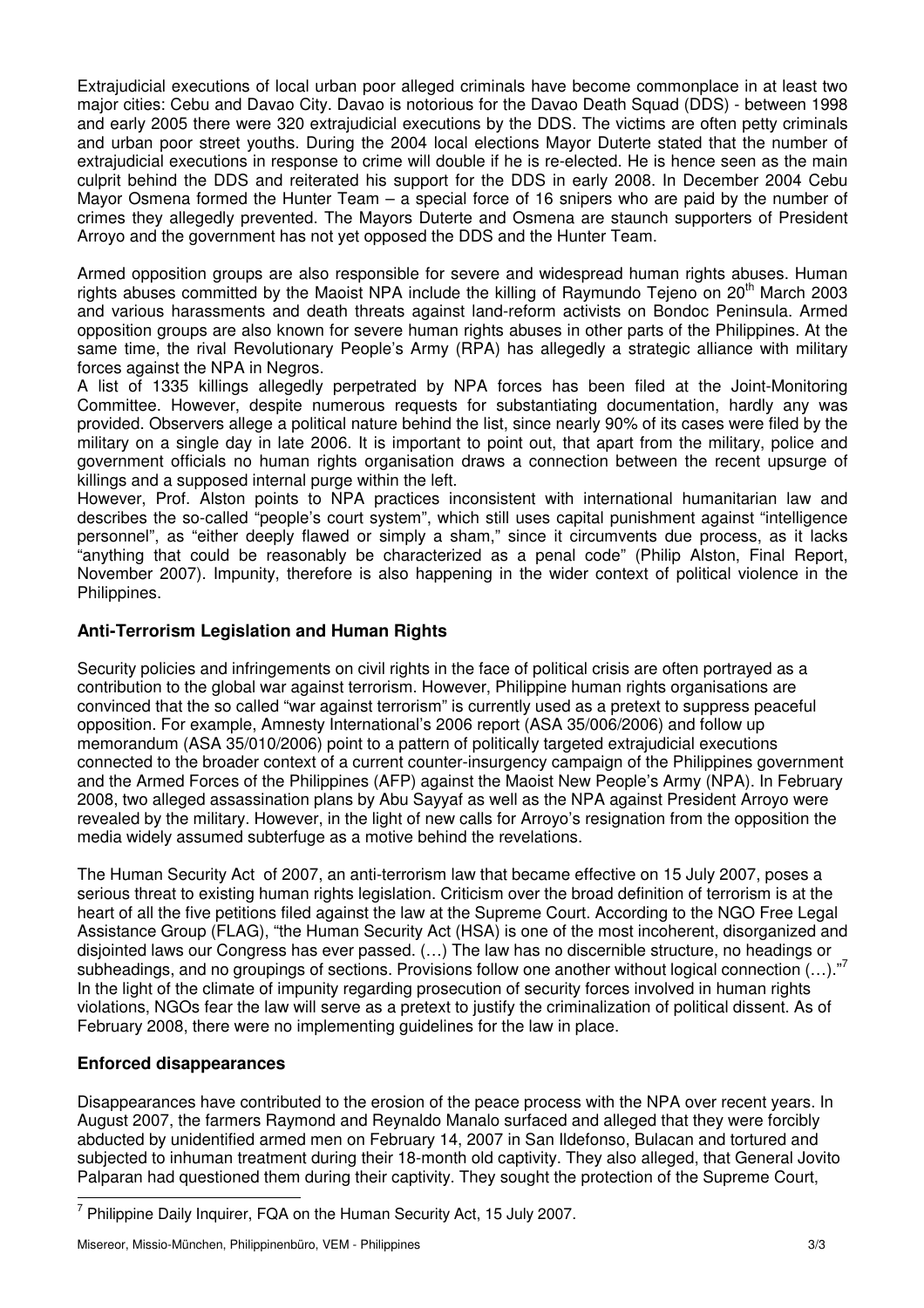who issued a temporary restraining order (TRO) enjoining the Department of National Defense (DND) and the Armed Forces of the Philippines (AFP) from causing the arrest or enforced disappearance of two farmer brothers. There are no reports regarding official, government initiated or impartial investigations into both matters, yet.<sup>8</sup> The Manalo case is one of many cases of enforced disappearance and abduction and impunity.

Leftist activists "disappeared" as a matter of routine under the government of President Marcos, who was overthrown in 1986 and began to decline in the early 1990s. They are still reported periodically in the course of anti-insurgency operations against the armed wing of the legal Communist Party of the Philippines (CPP), the New People's Army (NPA), which has been fighting the government since the 1970s. Thousands of people still remain "disappeared". Under the Arroyo administration the numbers of "disappearances" have tripled: from 15 in 2001 - 2002 to 66 victims in 2003 – 2004.

#### **Torture**

Torture in police custody is often experienced. The human rights NGO TFDP documented 95 cases of torture with 201 victims between January 1st 2001 and August 1st 2005. Amnesty International reports widespread use of harassments, beatings, sexual abuse and torture in custody in their 2003 report "Philippines: Torture Persists: Appearance and Reality within the Criminal Justice System" (AI Index: ASA 35/001/2003). While formally prohibited by law, torture during interrogation is not prevented, due to a lack of official investigation of allegations and cases of torture and due to weak institutional control mechanisms. There is great concern that the new Human Security Act will provide a legal backdrop to torture in custody, as it allows for unwarranted arrest for up to three days.

#### **Violence against women**

In January 2004, the Philippine Congress enacted legislation criminalizing acts of violence against women and their children within intimate relationships (Anti-Domestic Violence against Women and their Children Act, 2004). Despite this achievement, incidents of domestic violence remain endemic. On average, six out of ten women from poor communities experience domestic violence. Prostitution and human trafficking have also increased. Police, instead of protecting the victims, respond with raids, where they primarily arrest the prostitutes - not the traffickers and other criminals. Once in custody, the women are in danger of being victimised again by being raped and tortured. The lower their social status, the more likely the women are to suffer from such human rights violations. (for details see, for example: Amnesty International report "Philippines: Fear, shame and Impunity: Rape and Sexual Abuse of Women in Custody" (AI Index: ASA 35/001/2001). There are reports of widespread use of harassments, beatings, sexual abuse and rape of prisoners, in particular women, in custody. While formally protected by the law, a lack of official investigation and weak institutional control mechanisms fail to prevent torture during interrogation.

Women's groups in the Philippines continue to campaign for the effective implementation of the above mentioned anti-domestic-violence legislation through adequately financed government monitoring programmes and training. One of these groups is the "Legal Alternatives for Women Center, Inc.", based in Cebu City. Doing this work, Law Inc. members risk their life. One of their woman lawyers, Atty. Arbeit Sta. Ana-Yongco, was killed in the morning of 11 October 2004 inside her law office, situated in her own residence. She was shot at close range by a gunman: two shots into the neck, two shots into her right cheek. The killing looked like an execution. The perpetrator went unpunished. The case was never fully investigated.

#### **Investment Policies**

Human rights violations are also connected to foreign direct investments and private national investments. Workers rights within export-processing or special industrial zones are often violated and local small-scale farmers get expelled from the territory of such zones without compensation. Agricultural lands owned by the land-owning elite are often considered fenced-in patches of impunity: On entering the hacienda, national law becomes secondary to the landowner's hacienda law. The implementation of the Comprehensive Agrarian Reform Law (CARL) has hence met with the violent resistance of large-scale landowners, such as Victor Reyes, Michael Matias or Allan Uy. Human rights abuses in the land reform area particularly Negros island, but also in other parts of the Philippines, such as Bondoc Peninsula, include harassments, murder and deceptive legal cases filed against harvesting peasants by large-scale

enties<br>
8 SC Issues TRO against Arrest of Two Farmers by DND, AFP, Supreme Court Press Release, 24th August 2007